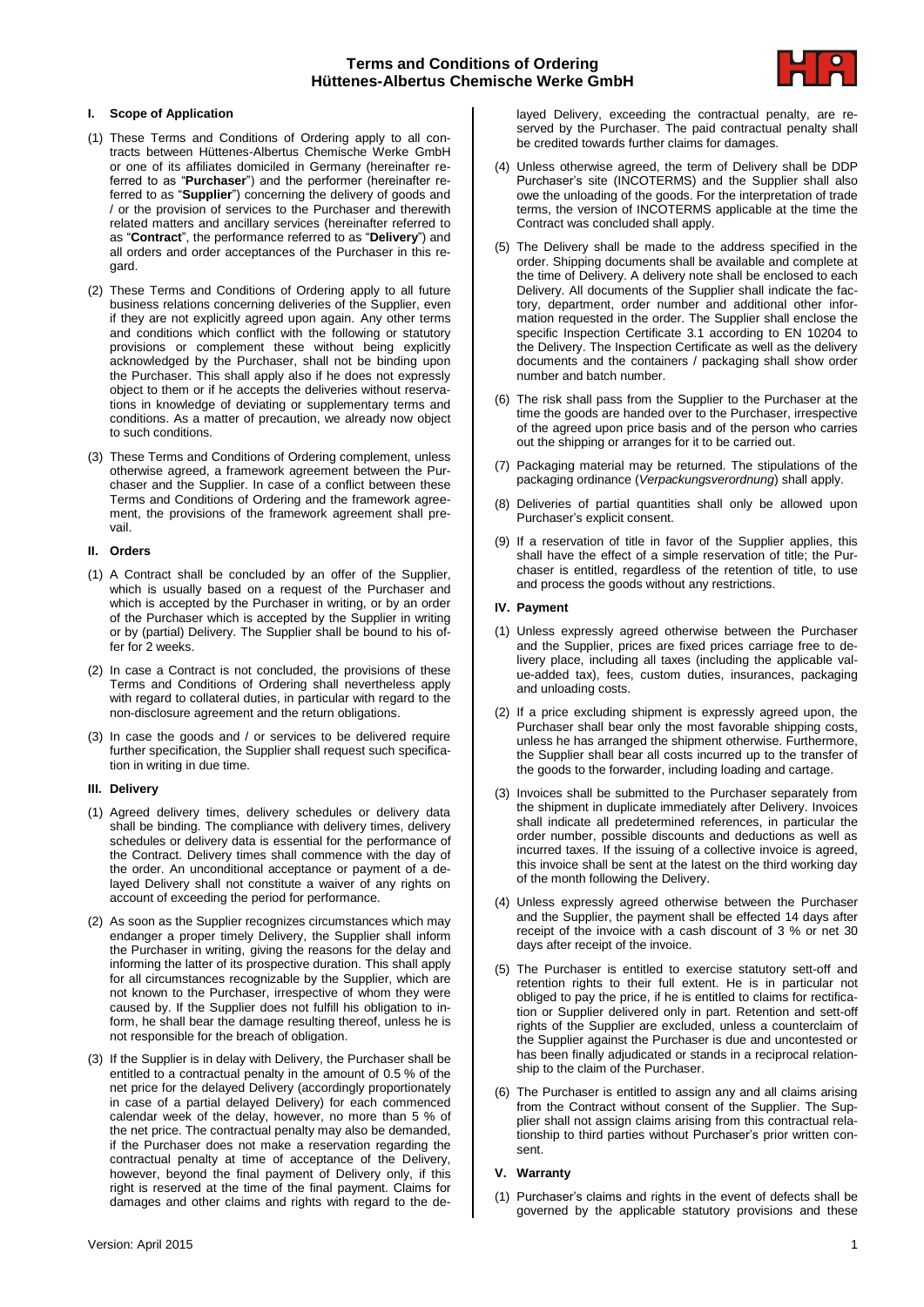

Terms and Conditions of Ordering. Further contractual claims and rights of the Purchaser shall remain unaffected.

- (2) Upon delivery of the Supplier, Purchaser shall inspect the Delivery within an appropriate period of time with regard to its type (identity check), transport damage as well as apparent quality and quantity deviations. The Purchaser is not obliged to carry out any further inspection. A notification of defects is carried out in due time in any case, if it is sent off by the Purchaser within five working days after delivery of the goods and is received by the Supplier subsequently. In the event of concealed defects, this term of notice shall commence on their discovery. Clause V paragraph (2) shall apply only for purchase and works supply contracts.
- (3) In case the Delivery is carried out directly to the Purchaser's client, the Supplier agrees that a possible notification of defect will only take place after an inspection by Purchaser's client according to the aforementioned provisions. A notification of defect may also be carried out directly by the Purchaser's client.
- (4) In case of imminent danger or special urgency, Purchaser is entitled – without prejudice to Suppliers liability for defects – to rectify the defect on his own at Suppliers expense. In such a case, the Purchaser shall inform the Supplier – as far as reasonable and possible – about these defects in advance. Sec. 439(3), 635(3) of the German Civil Code (BGB) shall remain unaffected.
- (5) The Supplier shall deliver goods respectively provide services free of rights of third parties which may interfere with the unrestricted usability in Europe, unless the Supplier has informed the Purchaser of such rights of third parties prior to or at conclusion of the Contract. The limitation period for claims arising from defects, including recourse claims, shall be 36 months, unless longer limitation periods are stipulated by law. The statutory provisions regarding the suspension of the limitation period for recourse claims shall remain unaffected. Goods that have been newly delivered or services newly rendered due to remediation of defects shall thus be subject to a new period of limitation for 24 months; if the remaining period initially agreed is longer, this limitation period shall apply.
- (6) A notice of defect issued within the period of limitation shall suspend the period of limitation until the Supplier and Purchaser have reached an agreement on the remediation of the defect and any possible consequences; however, this suspension shall terminate 6 months after the final rejection of the notice of defect by the Supplier. The limitation period for claims on account of defects shall become statute-barred at the earliest 3 months after the end of the said suspension, but in no case before the expiry of the limitation period set out in the previous paragraph.

### **VI. Quality Requirements, Health and Safety**

- (1) The Supplier shall comply with all legal and contractual obligations, in particular his obligation to convey appropriate instructions for the processing and use. In addition, the Supplier shall fulfill granted guarantees and commitments, even if these are not separately shown in in the written contractual statement of the Purchaser. Moreover, the Supplier shall be responsible for the compliance with the obligations associated with the placing of the goods on the market respectively with the provision of services.
- (2) References of the Supplier to generally accepted standards or quality marks or other declarations of the Supplier regarding the fact that the goods respectively the services are fit for a certain purpose, shall constitute an agreement on quality.
- (3) The Supplier is obliged to deliver goods of the agreed type and quality. Furthermore, the Supplier shall deliver goods which comply in every respect with the applicable provisions on products and the most recent state-of-the-art. Moreover, the goods respectively the service shall be fit for the Purchaser's intended purpose of use. Significant in this regard shall be the purpose of use communicated or presupposed at the conclusion of the Contract. Insofar as doubts exist, the

Supplier shall enquire information regarding the purpose of use from the Purchaser. If the purpose of use implicates a use abroad, the respective local provisions applicable on the product shall also be complied with. The provisions of the Product Safety Act (*Produktsicherheitsgesetz*), the Explosion Protection Directive, the technical standards, environmental legislation and safety and accident prevention provisions shall be complied with in any case to the extent applicable.

- (4) The Supplier shall constantly examine the quality of his goods respectively services and, if necessary, suggest possible improvements. The Supplier shall cooperate with the Purchaser in this regard. The Supplier shall maintain a quality assurance system (QAS) that allows to attribute production factors to individual batches of the product and to retrace changes in the production process. The Supplier allows the Purchaser to inspect the documentation of its QAS and grants him access to the Supplier's premises for the examination of the QAS (audit) during regular business hours.
- (5) If the Purchaser has placed multiple orders for certain goods or services at the Supplier, the Supplier shall inform the Purchaser about relevant quality changes to the goods respectively services before the acceptance of any subsequent order without undue delay, particularly regarding the production process or components, integral parts and raw materials, even if the changes are within the determined specification. Goods modified in such way as well as goods which differ from the specification may be delivered only after prior written consent of the Purchaser and – to the extent agreed – after the identification of such changes.
- (6) The Supplier shall forward the latest version of the safety data sheet and technical information regarding the delivered goods to the Purchaser (purchasing department) unsolicited and, if necessary, specify which previous version of these documents has to be replaced.
- (7) In case representatives or agents of the Supplier operate at our premises, the Supplier shall instruct these persons to comply with all applicable provisions, particularly with the provisions for prevention of accidents. This also applies for known regulations at company level, for instance the smoking ban.
- (8) The Supplier shall ensure that he and his subcontractors comply with all applicable statutory provisions. In particular, the Supplier is obliged to ensure that the necessary permits are issued and that the provisions of the German Act to Strengthen Collective Bargaining Autonomy including the obligation to pay the applicable statutory minimum wage are fulfilled.
- (9) The Supplier shall indemnify and hold harmless the Purchaser from and against claims of third parties (including authorities) arising out of or related to a breach of the aforementioned provisions of this Clause VI. The Supplier shall not be liable for the breach of the aforementioned provisions of this Clause VI, if the Supplier is not responsible for the breach of duty. Further statutory and contractual claims and rights of the Purchaser shall remain unaffected.

### **VII. Product Liability**

- (1) The Supplier shall constantly examine the goods, inter alia with regard to product safety, and prove this upon request. As soon as he becomes aware of it, the Supplier shall indicate to the Purchaser existing risks concerning the processing or use of the goods.
- (2) In the event of damage, the Supplier shall support the Purchaser in every reasonable manner, in particular by granting him all appropriate information about the goods respectively services, for instance, with regard to the delivered material, the production of the goods and their origin.
- (3) If a third party pursues a claim against the Purchaser due to product defects or any other defect or damage caused by the goods respectively service and which was, according to the third party, caused within Supplier's sphere of control and organization, the Supplier shall indemnify and hold the Pur-